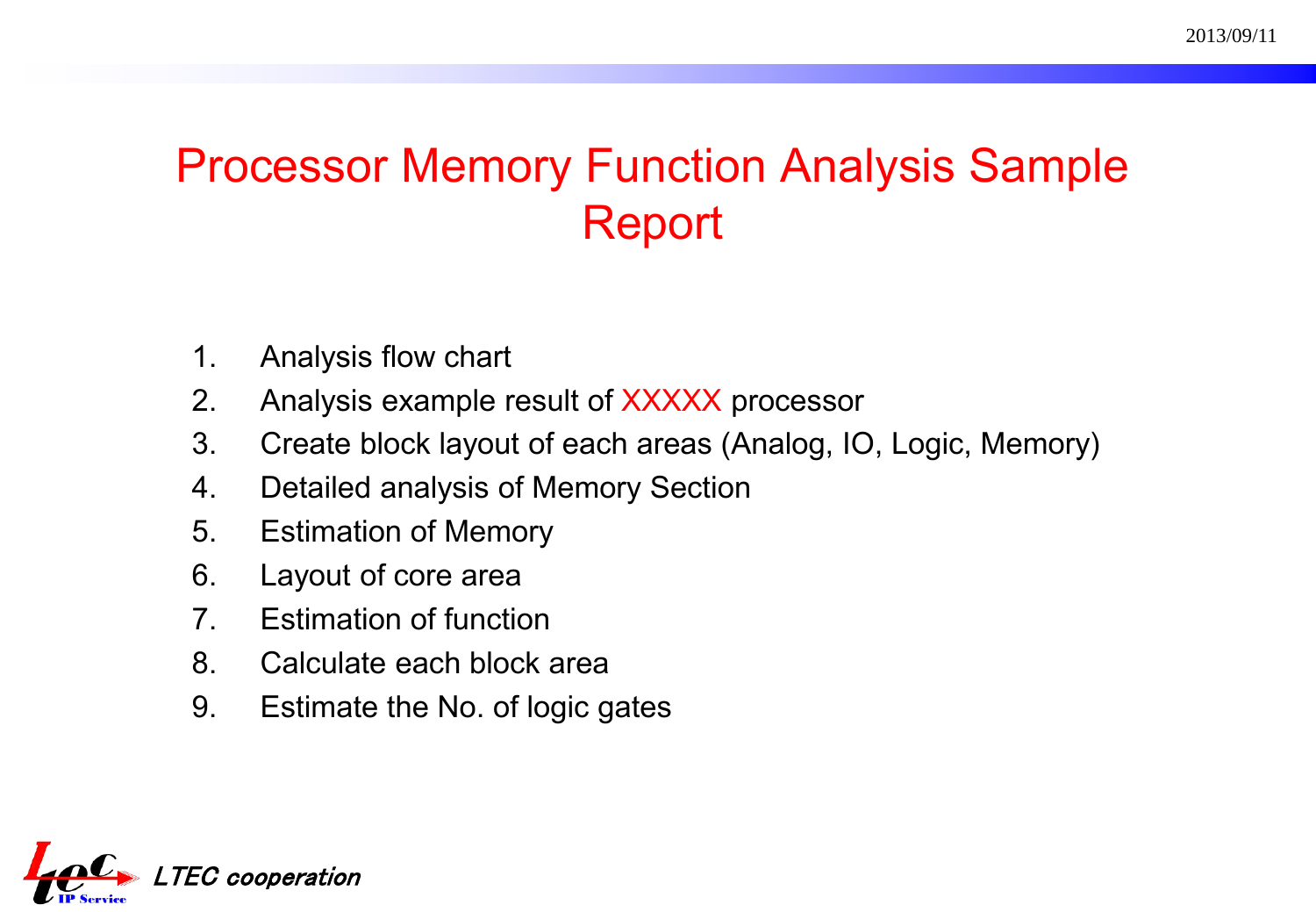### 1. Function analysis flow chart



 $\mathbf{C}$  LTEC cooperation

(\*)The block function might be fully understood only after detailed circuit analysis is performed

Page: 2 of 9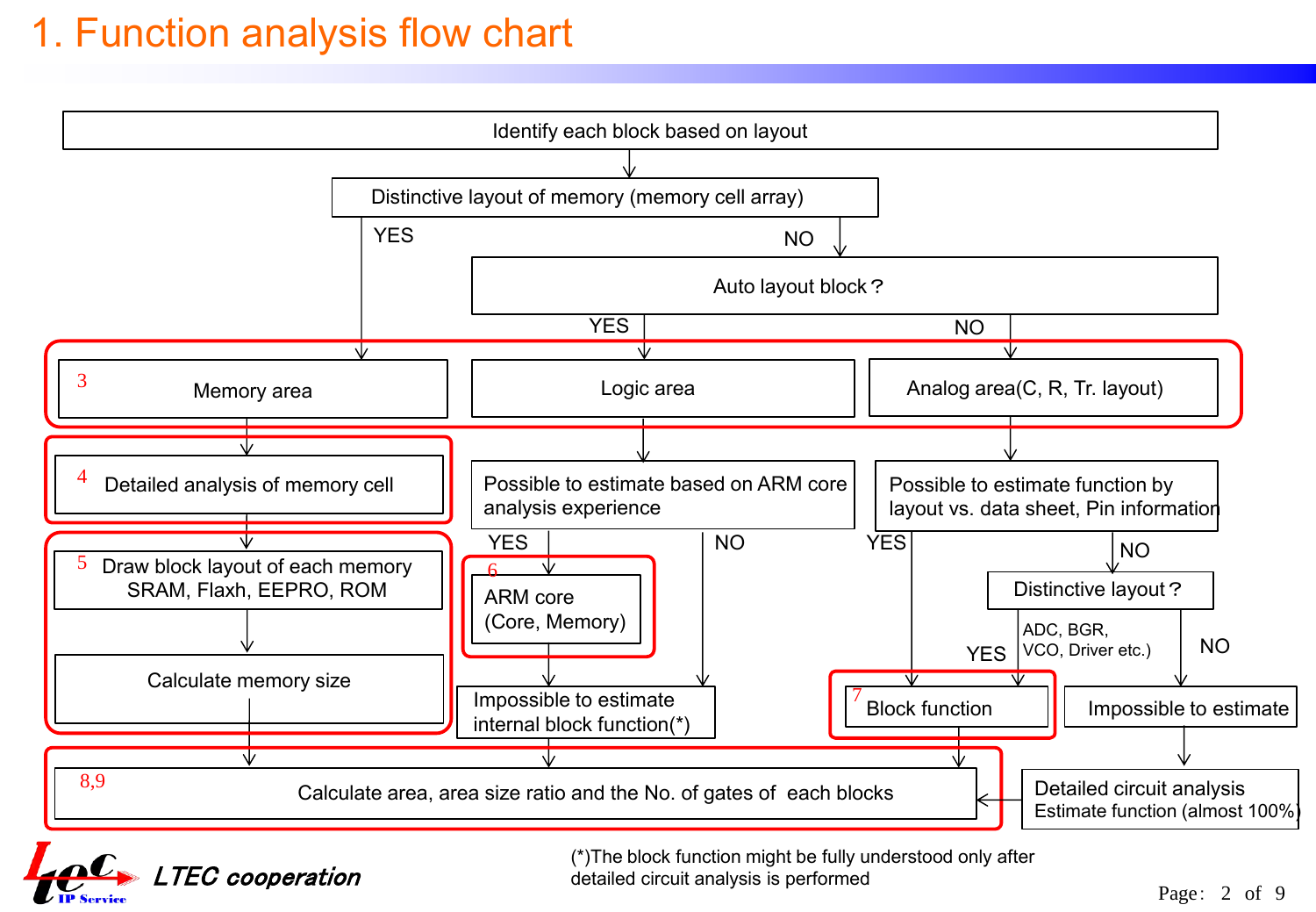### 2. Function Analysis Example of XXXXX Processor (not ARM core)



First Metal Layer



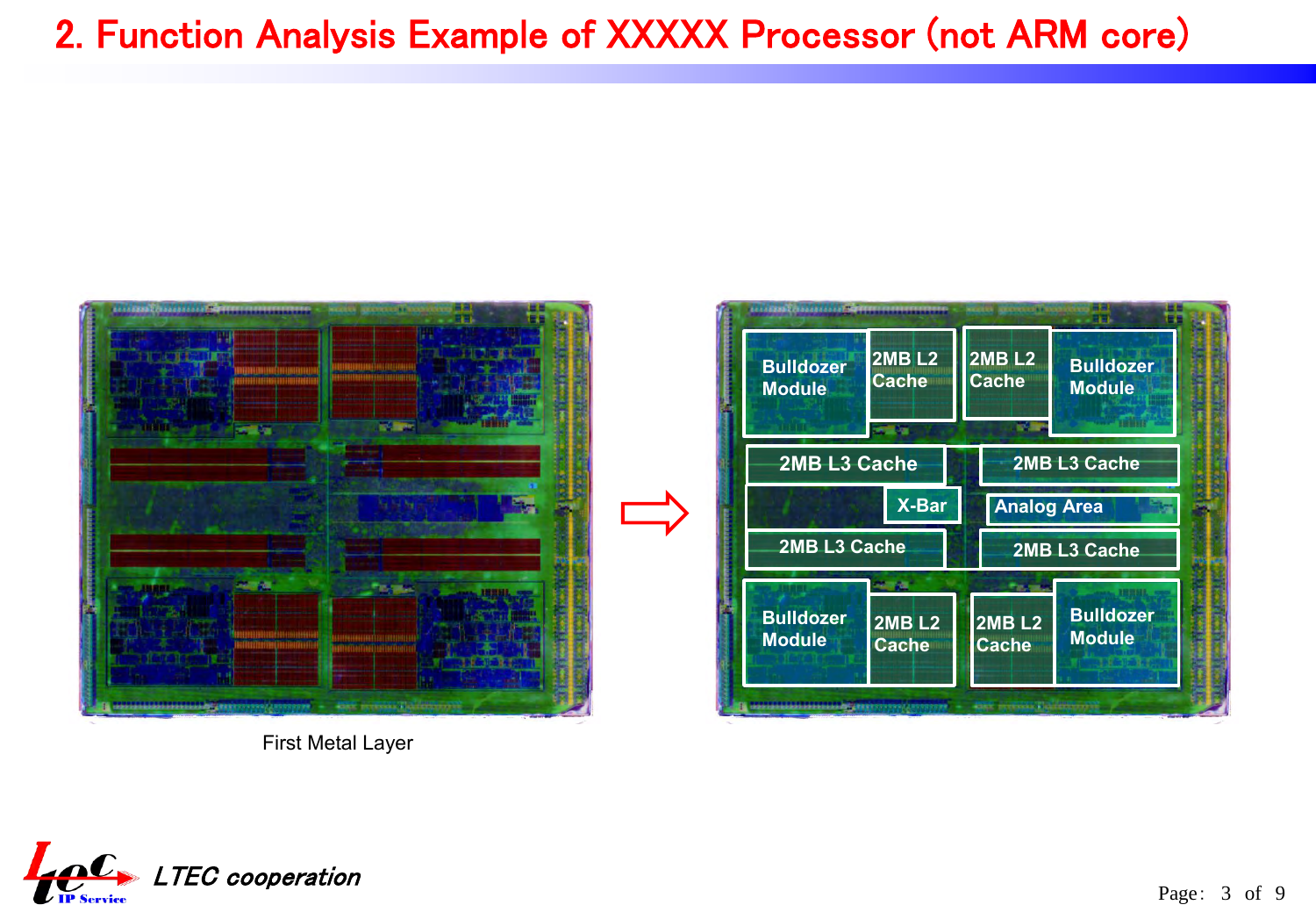### 3. Create block layout of each area (Analog, IO, Logic, Memory)

Draw the layout of Analog, IO, Logic, Memory by analyzing gate layer Memory type is shown by detailed analysis **XXXXXX ARM CORE**

**Application processor** 



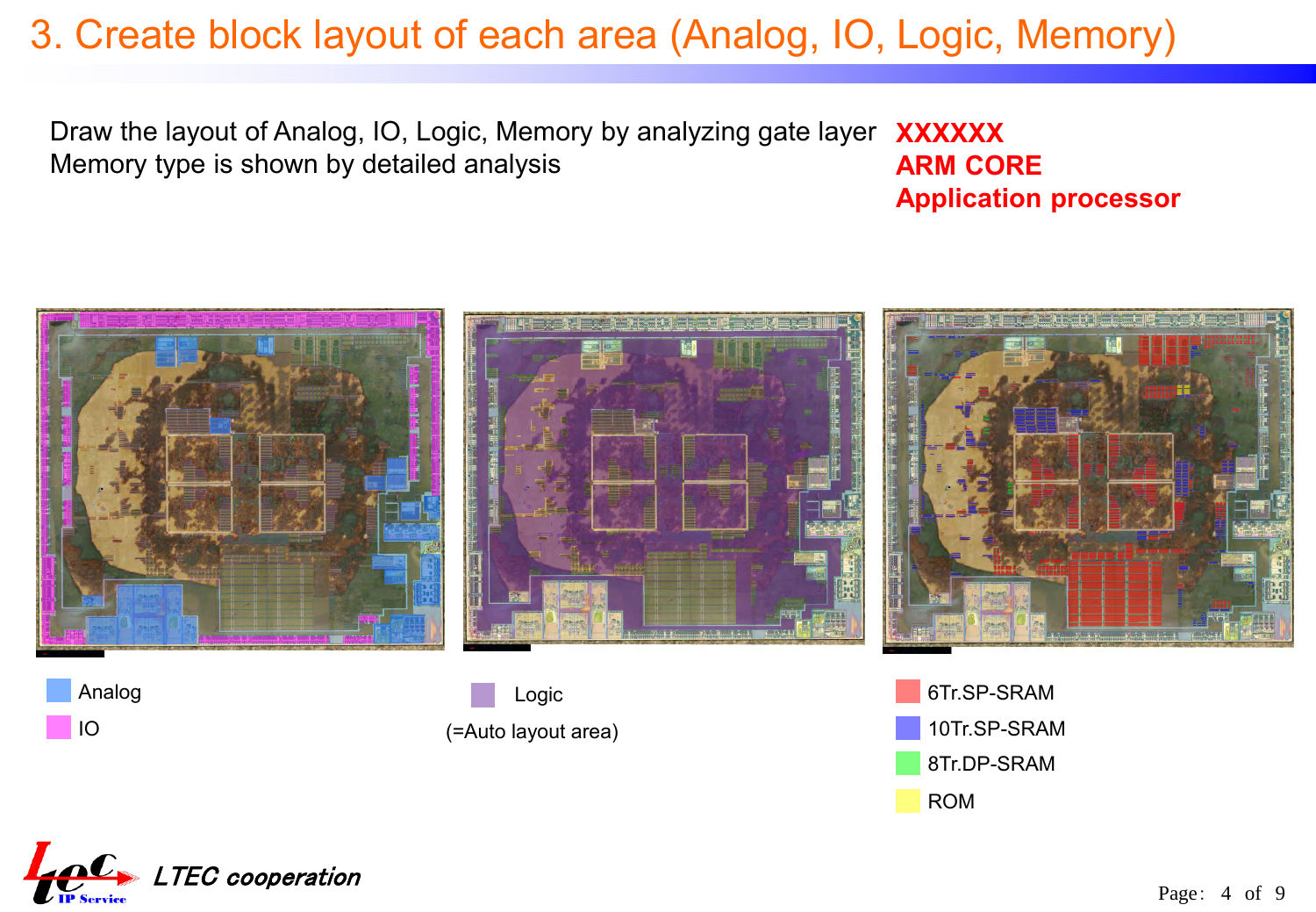# 4. Detailed analysis of memory type

**1bit size=0.30μ**m**<sup>2</sup>**

**1bit size=0.60μ**m**<sup>2</sup>**



10Tr.SP-SRAM



6Tr.SP-SRAM

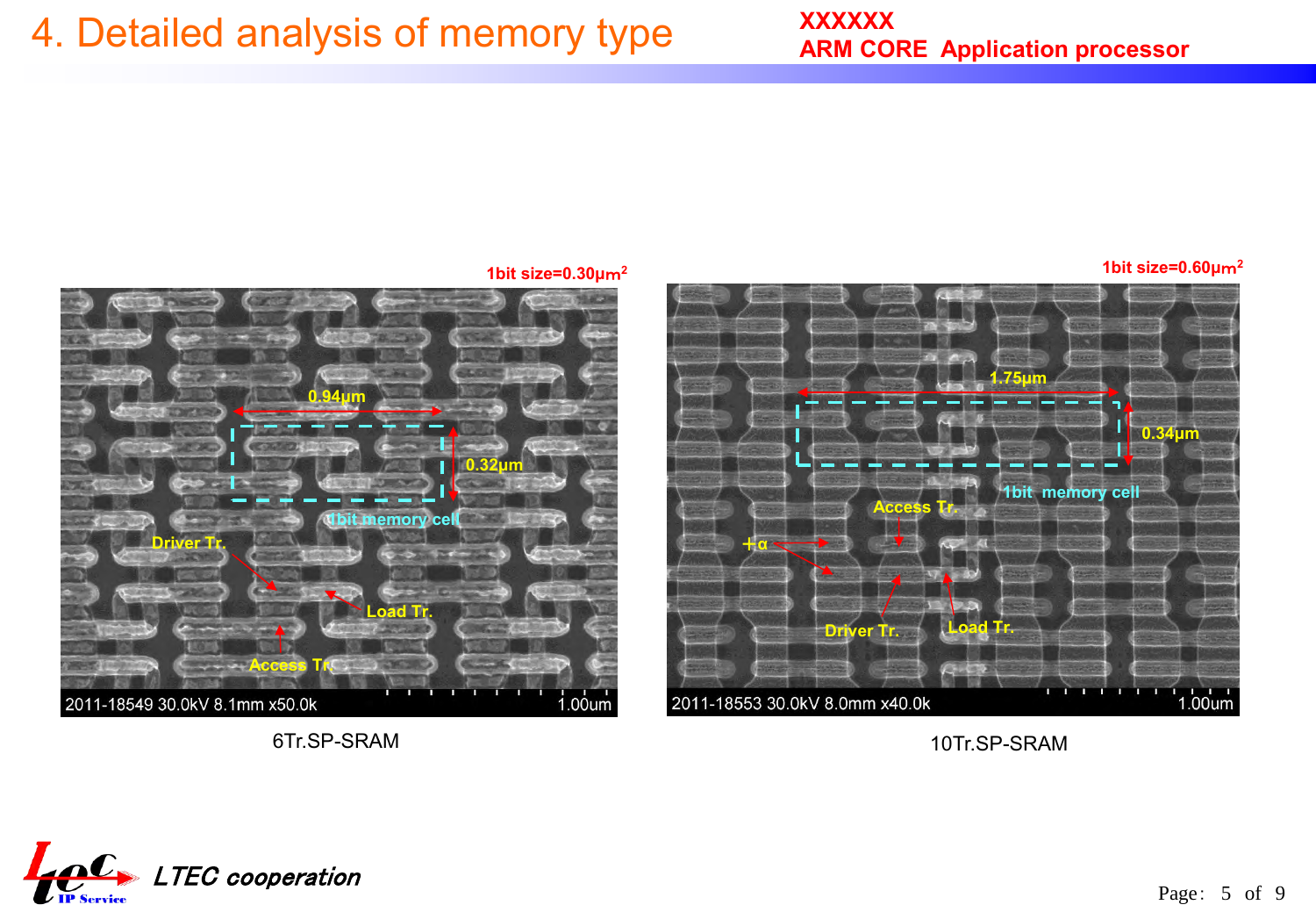# 5. Estimation of memory size

Estimate memory size by using 1bit memory cell size and memory array size



ROM(area4) 6Tr.SP-SRAM(area1) 10Tr.SP-SRAM(area2) 8Tr.DP-SRAM(area3)

#### Estimation results

| area              | $size(\mu m^2)$ | 1bit(nm <sup>2</sup> ) | <b>Memory</b> |
|-------------------|-----------------|------------------------|---------------|
|                   |                 |                        | size(bit)     |
| area1             | 4225912         | 0.30                   | 17086373      |
| area2             | 1560716         | 0.60                   | 1884527       |
| area <sub>3</sub> | 59419           | 0.60                   | 49032         |
| area4             | 33578           | 0.11                   | 487073        |
|                   |                 | total                  | 19507005      |

 $\boldsymbol{\Omega}$ LTEC cooperation **THE Service**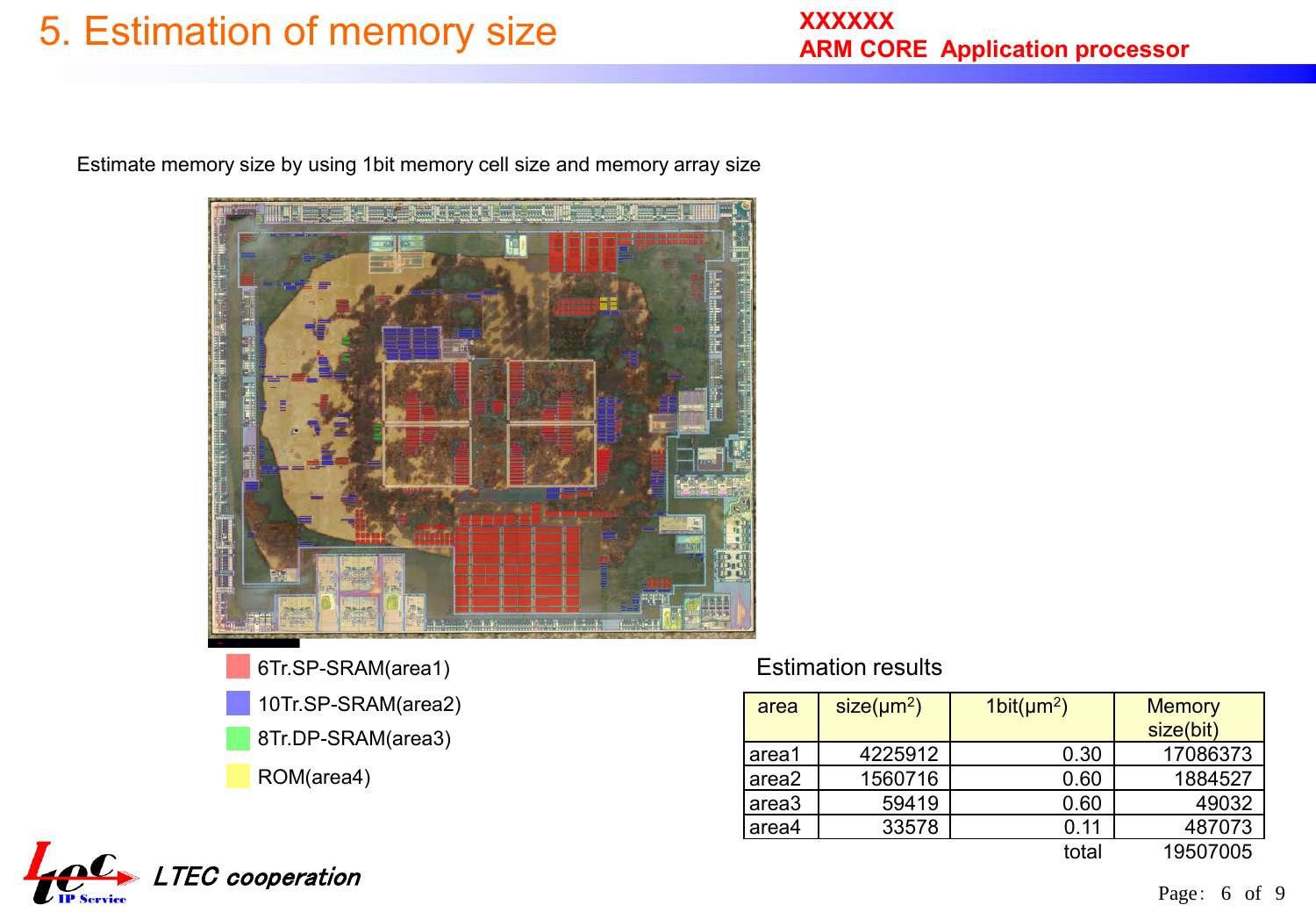Estimate core area by using data sheet or other information and layout configuration It is difficult to distinguish form CPU, GPU and DSP without data sheet or other information.



※Note: The above example is just an illustration, not the result of an actual analysis Logic area Core region

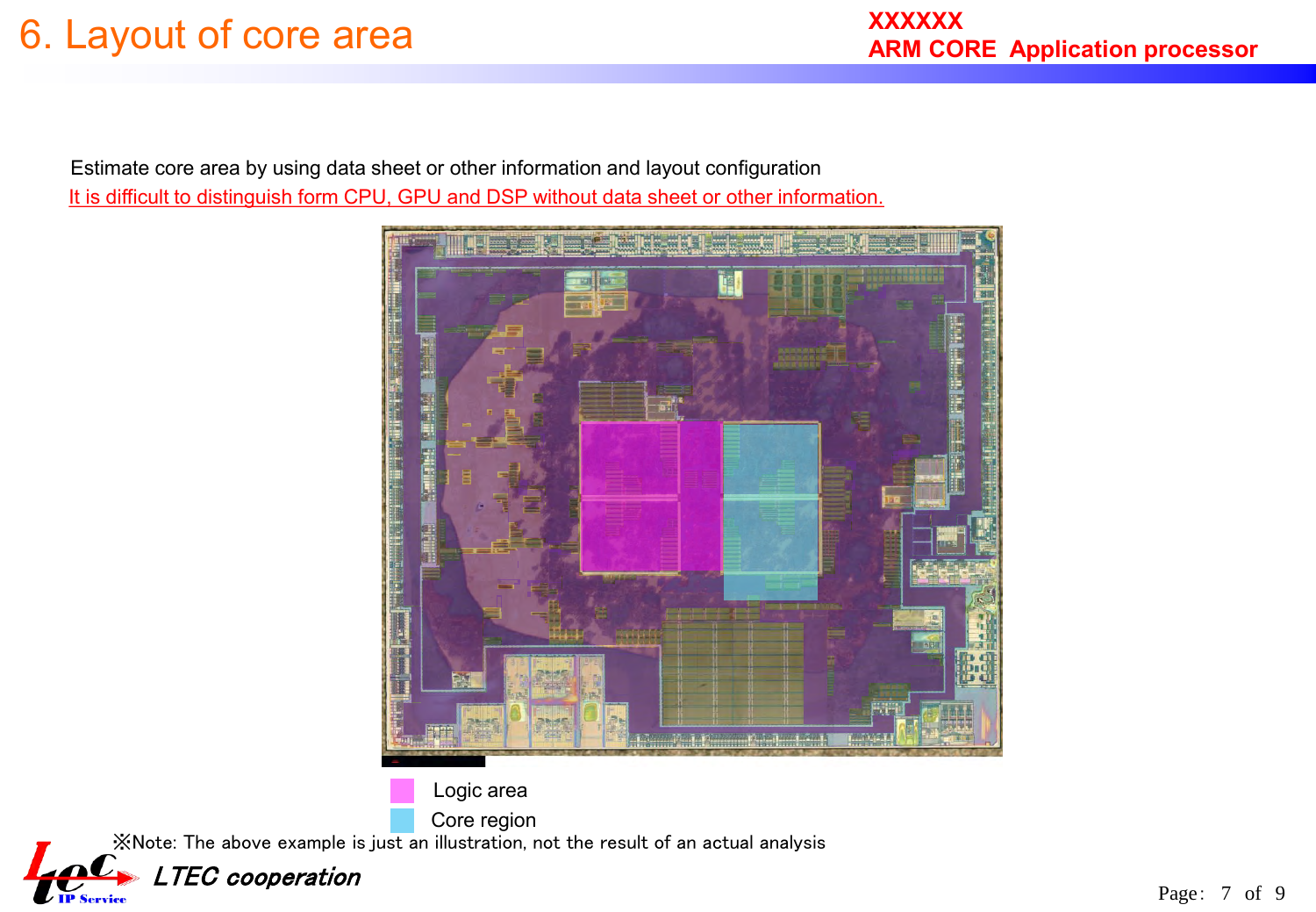# 7. Estimate circuit function

### **XXXXXX ARM CORE Application processor**

Analog area: To estimate internal block function based on data sheet (block diagram) and layout

Almost impossible to estimate internal block function in the logic area



- It is possible to estimate analog block functions having distinctive layout such as BGR, ADC, Driver etc.
- It is possible to estimate analog block function that connect to external pin. (option)



※Note: The above example is just an illustration, not the result of an actual analysis

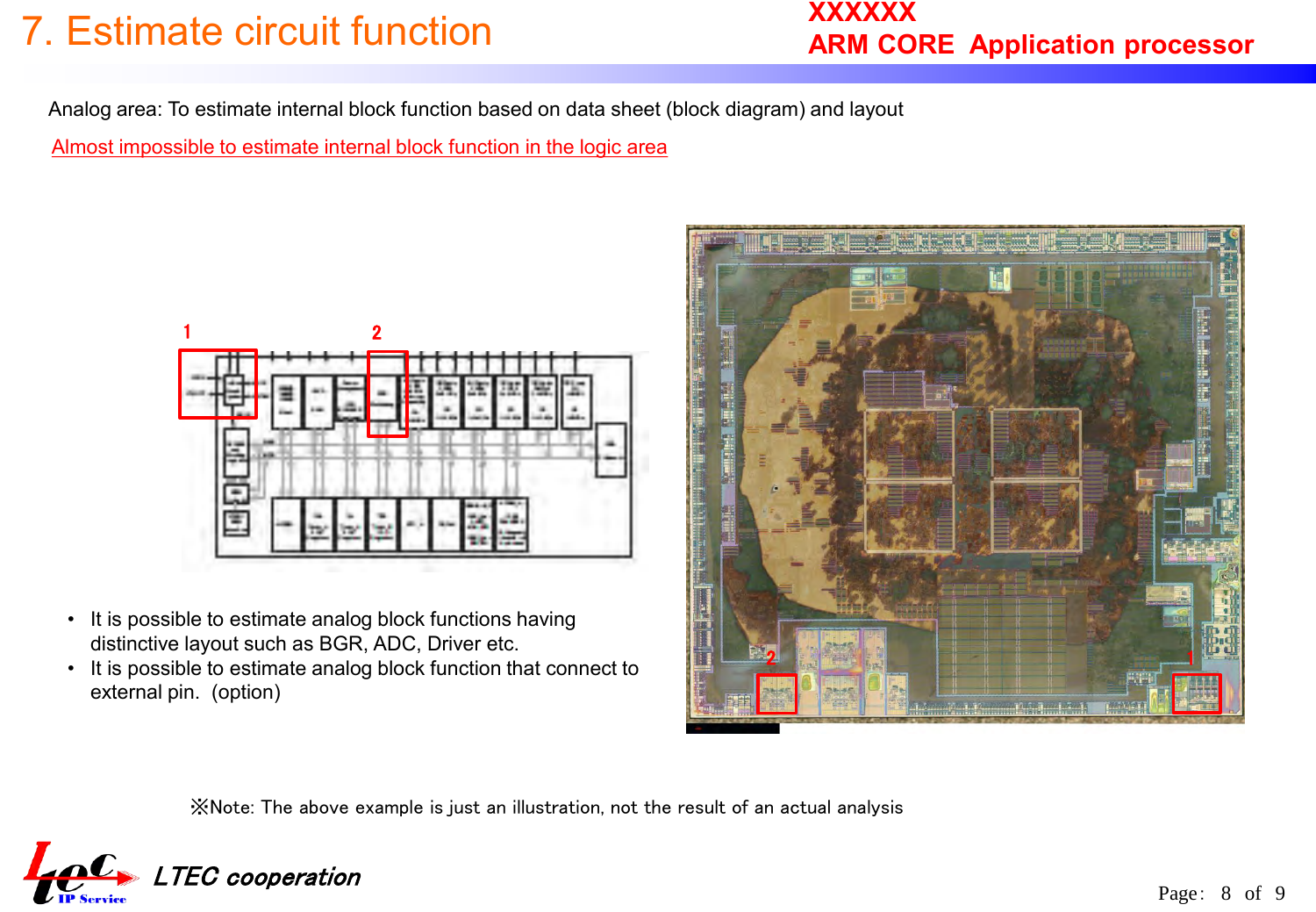### 8. Calculate each block area

### **XXXXXX ARM CORE Application processor**

※Note: This example is just an illustration, not the result of an actual analysis



- 6Tr.SP-SRAM(area1)
- 10Tr.SP-SRAM(area2)
- 8Tr.DP-SRAM(area3)
- ROM(area4)
- Logic(area5)
- Analog(area6)

IO(area7)

|                   | <b>Area size</b> | $ratio(\%)$ |
|-------------------|------------------|-------------|
|                   | $(\mu m^2)$      |             |
| area1             | 5625912          | 6.2         |
| area2             | 1134716          | 1.3         |
| area3             | 48732            | 0.05        |
| area4             | 5984             | 0.06        |
| area <sub>5</sub> | 89285297         | 70.5        |
| area <sub>6</sub> | 768463           | 9.2         |
| area7             | 86458            | 10.4        |
| Die size          | 64587            |             |